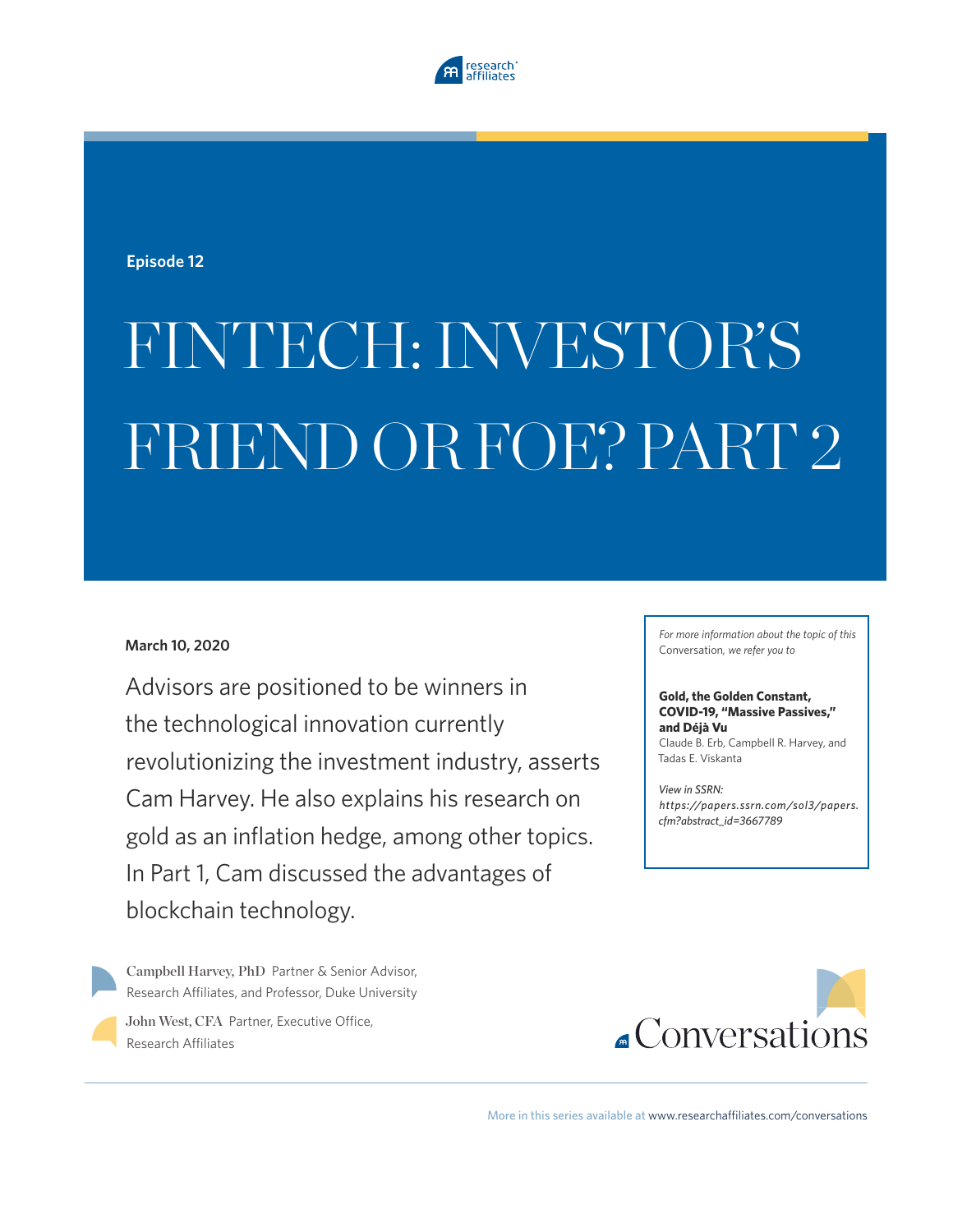

Hi, I'm John West, one of the partners at Research Affiliates. Today, I'm joined by one of my fellow partners at the firm, our senior advisor, as well as a professor at Duke University, Cam Harvey. Cam, welcome. John

*Thank you.*  Cam

Considering the rise of technology and robo-advisors, and earlier [in Part 1] you mentioned the ability to buy \$0.25 worth of Berkshire Hathaway, so much of the financial advisor community has been built around technologies that are, or may be, becoming obsolete. Will the actual role of the financial advisor become obsolete as we make these technological advancements? John

Cam

*I think "no." Actually, I believe the opposite is true: the advisor becomes more important. The world is becoming much more complex. It is much easier to misrepresent data, findings, results, so the advisor's role becomes more important. The advisor's full-time job is devoted to looking at investments and making sure the investments they recommend have the highest possible chance of repeatable performance. This delegation of responsibility to the advisor is not going to end any time soon.* 

*So some may ask why they need an advisor? Why not just use a robo tool? And what I would say to that is, I think the advisors will be using the robo tools. These tools help optimize our portfolios. The key is the inputs. We have known about optimization since Markowitz's 1952* Journal of Finance *paper, for which he won a Nobel Prize. A robo tool just makes it a little easier to practically apply the concept. It is reasonable to accept that the advisor will be using this tool in making recommendations. And let me emphasize that you do not just hit the button of the robo tool and you are done. The quality of the inputs is what is really important. What are the expected returns for these assets? What are the volatilities? What are the correlations? What are the drawdown possibilities?* 

*A tool is not that useful if the quality of the inputs is really low. So, number one, the advisor adds value through due diligence and by assessing the potential for misinformation. Number two, the advisor adds value by providing quality inputs in terms of expected returns, volatilities, and correlations for the robo tool. This is essential. And, then, number three—also very important and consistent with what I was talking about in terms of blockchain technology [Part 1]—we will have many new types of assets that are not tradeable today, but will become available to investors. It is new territory where advisors can add value.* 

*I* will give you an example. Many large pension plans have the luxury of being able to invest in large *infrastructure projects, which provide very attractive expected returns. These are very large investments and there is no practical way the retail investor can access them. But with the tokenization of these investments,*  they will become available. For example, a lot of great startups will at some point issue through an IPO. That *market for private equity is not currently available to the retail investor. It is very frustrating, because only those who are well off are able to access these great investments. Tokenization brings more democracy to finance, so not just the giant pension plan or the high-net-worth individual can take advantage of these opportunities. The retail investor has access, but they need help navigating the complexity of these new assets. There is a very important role for financial advisors with all of the technological advances in finance.*

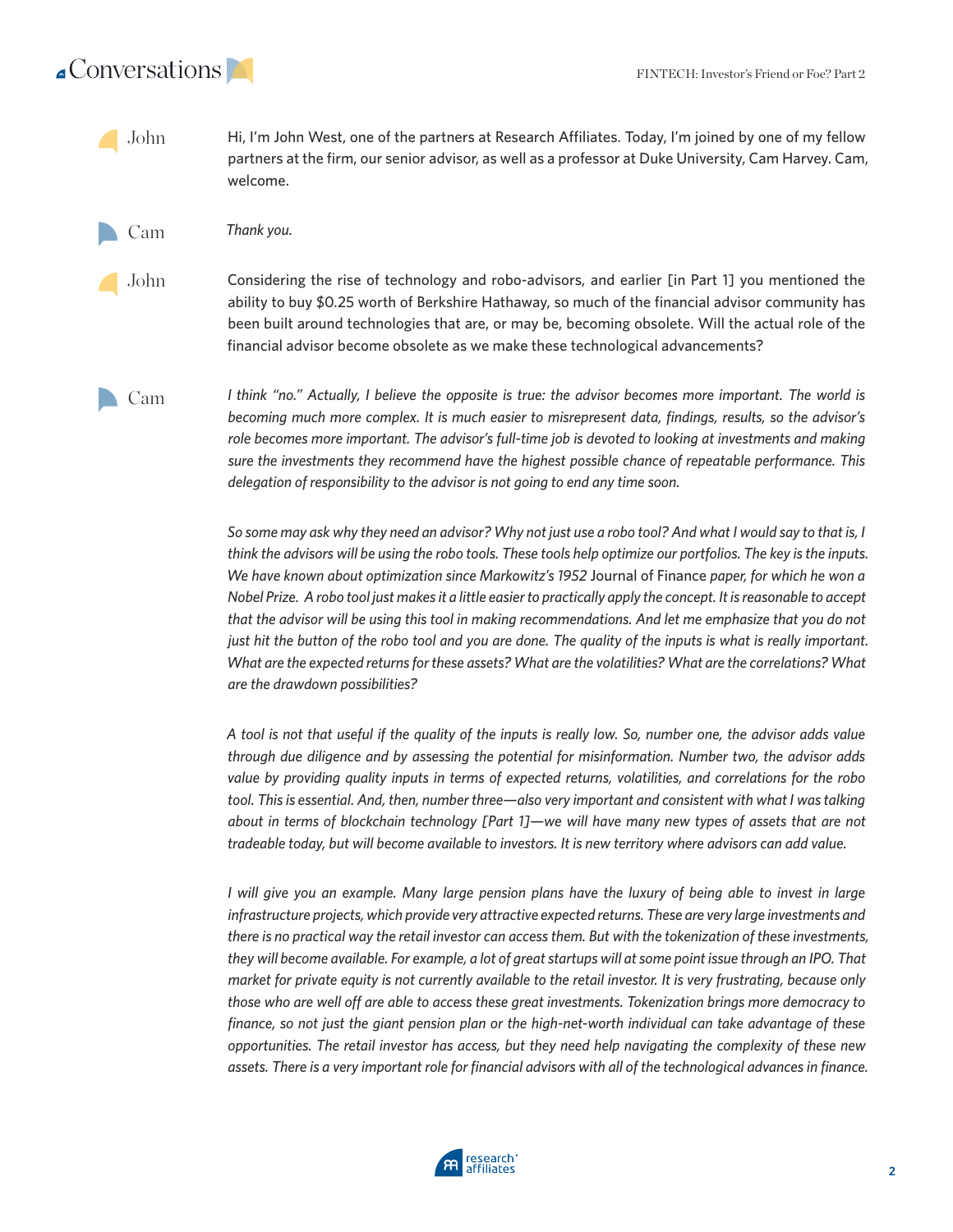## $\triangle$ Conversations

| John | So, in other words, technology is really going to create asset classes that individual investors never<br>had the opportunity to invest in before. And they will need guidance as new assets that aren't well<br>understood by the retail investor are introduced to the market.                                                                                                                                                                                                                                                                                                                                                            |
|------|---------------------------------------------------------------------------------------------------------------------------------------------------------------------------------------------------------------------------------------------------------------------------------------------------------------------------------------------------------------------------------------------------------------------------------------------------------------------------------------------------------------------------------------------------------------------------------------------------------------------------------------------|
| Cam  | That is correct. The role of the advisor becomes more important, and it is naïve to think the financial advisor<br>will go away because of a robo-advising tool. That is just not the case.                                                                                                                                                                                                                                                                                                                                                                                                                                                 |
| John | So advisors are going to have an increasing role in producing better client outcomes. They actually<br>could be a net winner in all of this technological innovation.                                                                                                                                                                                                                                                                                                                                                                                                                                                                       |
| Cam  | They will be a winner.                                                                                                                                                                                                                                                                                                                                                                                                                                                                                                                                                                                                                      |
| John | What are going to be some of the other winners and losers as this shakes out?                                                                                                                                                                                                                                                                                                                                                                                                                                                                                                                                                               |
| Cam  | That's a very long conversation. But let me talk about some of the obvious losers. The lowest-hanging fruit,<br>of course, is the banking system. The banking system really has not changed that much in the last 150<br>years. The banking system is very challenging for small and medium-sized businesses. The small businesses<br>generate 50% of employment in our economy, and many are financially constrained. They go into the bank<br>for a loan, and often they are either shown the door, because the loan size is so small, or asked to use a credit<br>card with its 24% interest rate.                                       |
|      | In terms of losers, the banks will be the biggest losers. And I think they know it. They will need to pivot to<br>survive. They require a different business model.                                                                                                                                                                                                                                                                                                                                                                                                                                                                         |
|      | In terms of winners, small businesses will be in a very good position. Many of today's financial constraints<br>will vanish. I believe many more people will be connected to markets, indeed, there are 1.7 billion people that<br>are unbanked in the world. Technology allows everyone to have a bank. And what I mean by bank is a vault.<br>The vault is your mobile phone or your laptop or another similar device. The 1.7 billion currently unbanked<br>people will have mobile phones in the next couple of years.                                                                                                                  |
| John | Yes.                                                                                                                                                                                                                                                                                                                                                                                                                                                                                                                                                                                                                                        |
| Cam  | And they will be able to transact on the internet. What I mean by transact is not just to pay for things, but<br>to actually be paid for things.                                                                                                                                                                                                                                                                                                                                                                                                                                                                                            |
| John | So, how would you expect cryptocurrencies to do in a recessionary type of environment?                                                                                                                                                                                                                                                                                                                                                                                                                                                                                                                                                      |
| Cam  | I have been asked this question before. Many people with a long position in cryptocurrency are trying to<br>"talk their trade." If they have a stablecoin that is linked to the US dollar, well that is just like holding the US<br>dollar. But if they own bitcoin, for example, it is linked to nothing. There is no discounted cash flow. There<br>is no expected profit. We do not know what the risk is. We have extreme dispersion in beliefs as to what<br>bitcoin is worth. Many people believe it is worth zero. Some people believe it is worth \$1 million a coin. And,<br>given that uncertainty, there is a lot of volatility. |

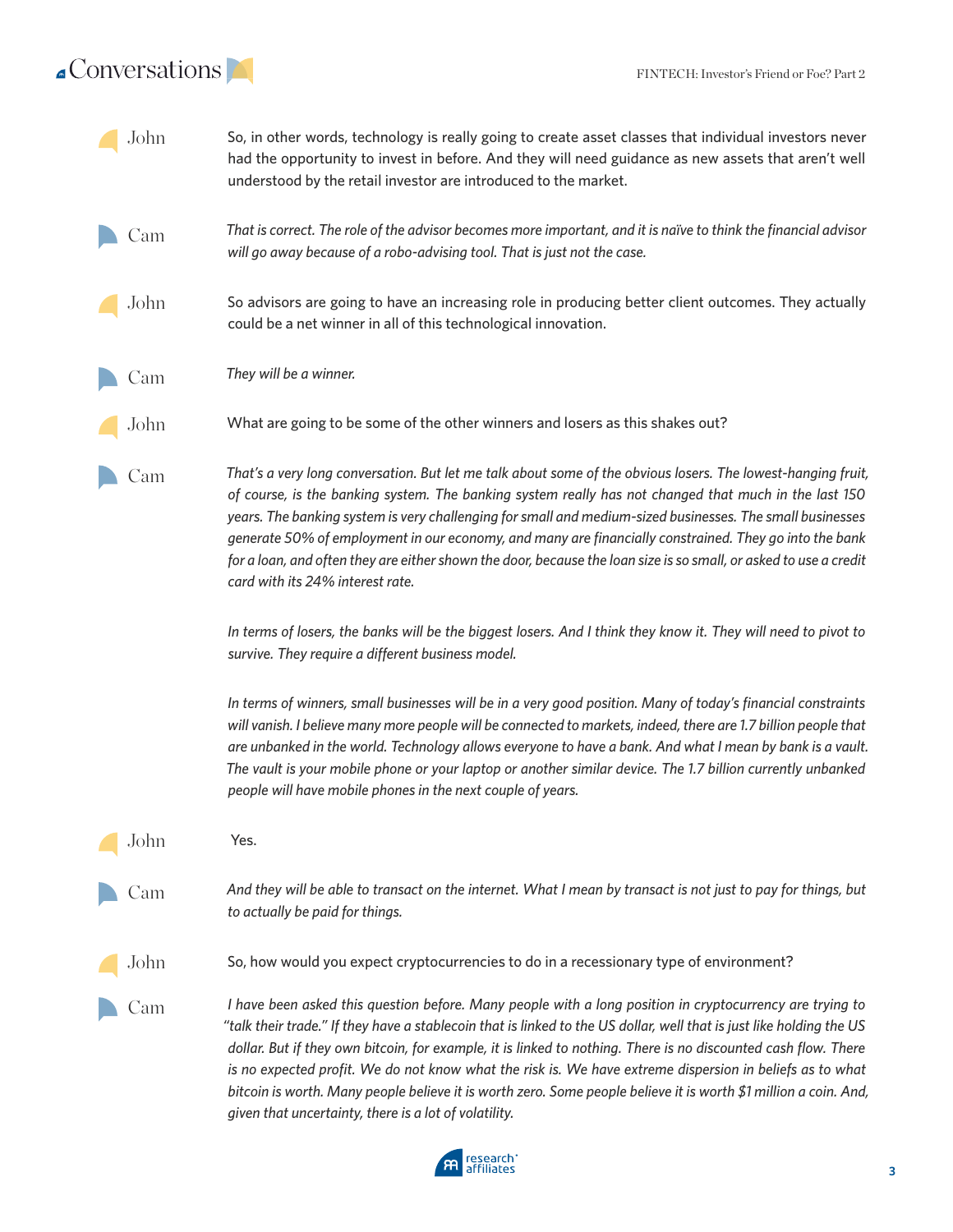## $\triangle$ Conversations

*The argument about hedging goes the following way. For a stock we can value, we have expected profits we can discount back to the present with a discount rate that reflects the riskiness of the stock. So in bad times we know those expected profits go down, which is negative for the price, and we know the risk goes up,*  which is also negative for the price. It is easy to understand that these risky assets generally perform poorly *in economic downturns and do well in economic upturns.*

*With a cryptocurrency such as bitcoin or ethereum, there is no valuation like that. We have no idea what the value is. It has no expected profitability. It has some risk, but we do not know how to measure it. The annualized volatility is about 100%, so it is extreme. Many advocate the story that cryptocurrencies must be a hedge asset because their value is not linked to macroeconomic performance whereas a stock's value is linked.* 

*I am negative on that story for multiple reasons. The number one reason is that we do not have a history: this is a relatively new technology. Quality data are only available since 2011. Without a recession in the data set, how can we claim it is a hedge asset? Number two, the market is dominated by speculators rather than by users of the tokens for transactions.* 

*The recent behavior of the equity market validates this idea that cryptos are a risk asset. When the market recently tumbled, so did cryptos. It seems we have learned in the [2020] market downturn that cryptos such as bitcoin are risk assets just like stocks. It is hard to imagine a good hedge asset having 100% annualized volatility—that is, almost by definition, going to be an unreliable hedge asset. When cryptos move with the equity market almost one for one, that is definitely not a hedge asset. Cryptocurrency is very useful for certain things, but not as a hedge in your portfolio.* 

Let's turn our attention to another asset that, like crypto, doesn't have a yield. Some of its proponents say it is a great hedge for inflation. You've done a lot of work in gold. Please talk a little bit about the longer-term implications of what would drive gold prices higher, and its suitability as an asset class. John

Cam

*The bottom line of my research is that historically gold has been a hedge, especially with respect to inflation. However, the hedge is only viable in the long term. And when I am talking long term, I am not talking 10 years. I am not talking 50 years. I am not even talking 100 years. The viability of the hedge depends on centuries of data.* 

*So why is gold a good hedge over the very long term, but not necessarily over a shorter horizon? Volatility. Gold is a volatile asset. It is as volatile as the S&P 500. With any volatile asset, we run the risk it will not perform as a hedge when we actually need it to. So, for example, people have talked about having gold in their portfolio for unexpected inflation shocks. I have plotted the gold price change against unexpected inflation. [Chart appears on next page.] Ideally, we would like to see a 45-degree line, so if we have an inflation shock, the price of gold will go up to hedge for that. There is essentially no relation except for one year near the beginning of the sample. This more-modern empirical analysis shows gold is an unreliable hedge. [Cam Harvey and his coauthors, Claude Erb and Tadas Vishanta, have a new paper on gold called "*[Gold, the Golden Constant, COVID-19, 'Massive Passives,' and Déjá Vu.](https://papers.ssrn.com/sol3/papers.cfm?abstract_id=3667789)*"]*

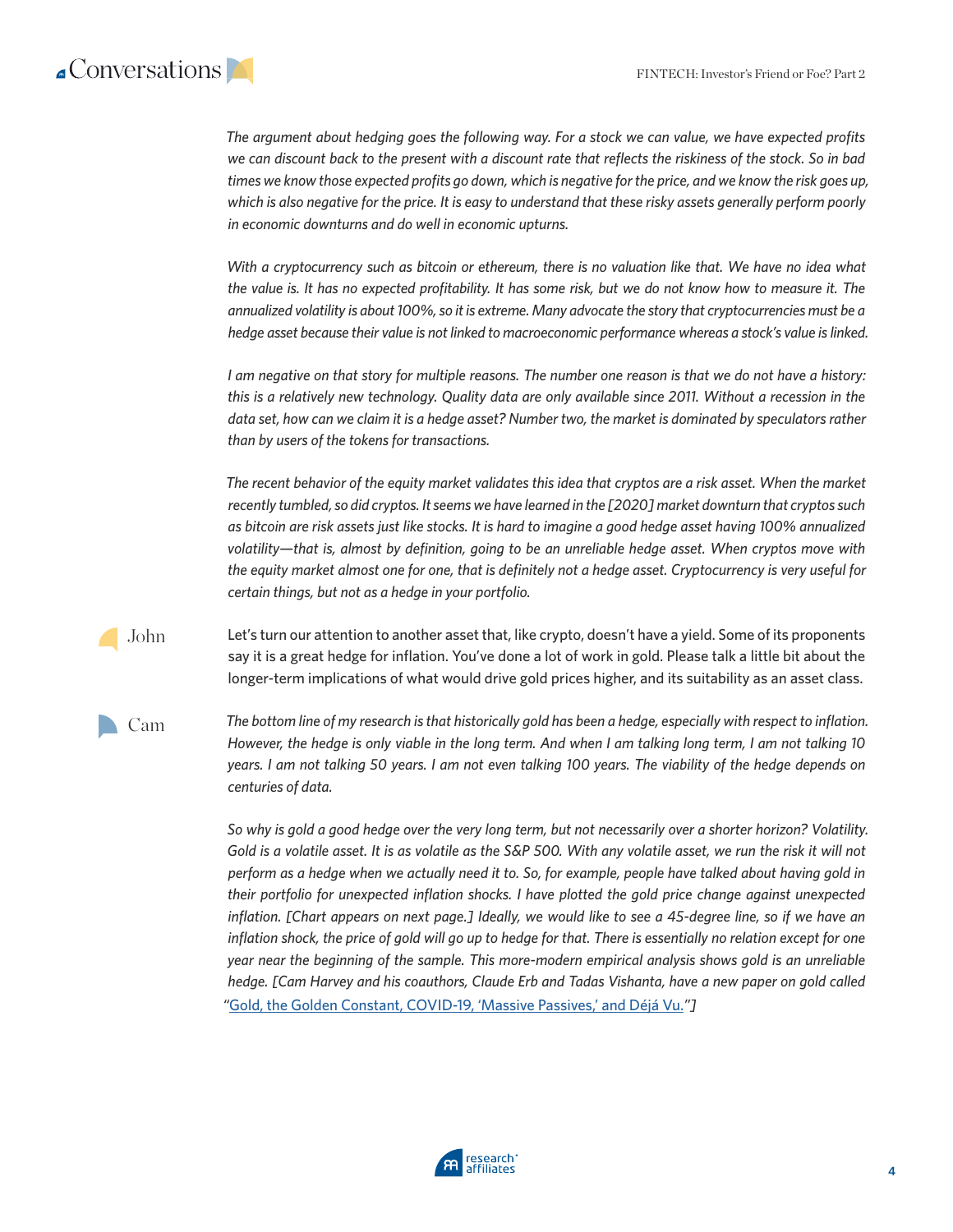



## Gold and Unexpected Inflation, 1975-2019

This review of new technologies and perhaps the oldest technology we have, which is exchanging goods and services for gold, has been fascinating. Thanks, Cam. John

*Thank you.*  Cam